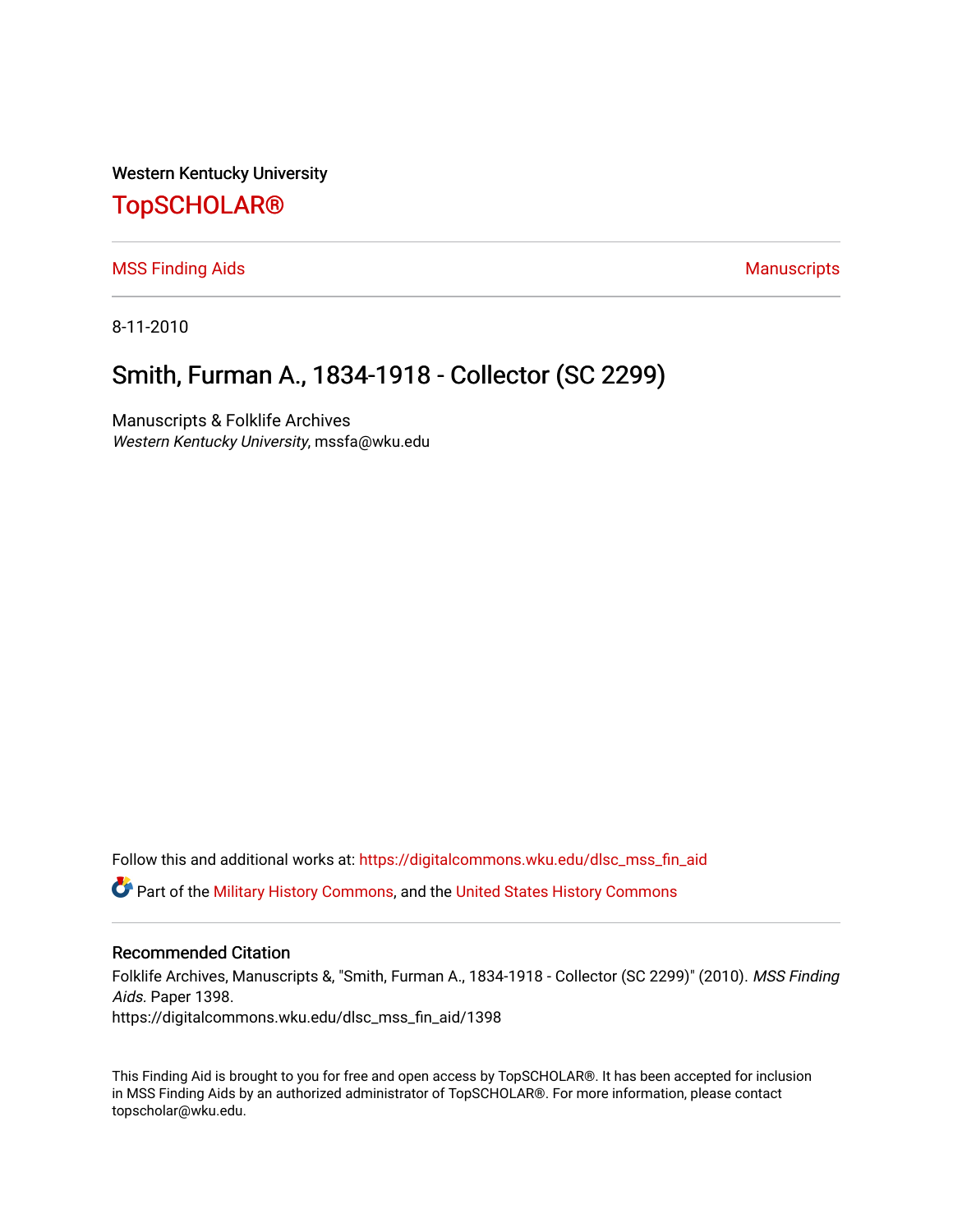Manuscripts & Folklife Archives Department of Library Special Collections Western Kentucky University Bowling Green, KY 42101-1092

*Descriptive Inventory*

#### **SC 2299 SMITH, Furman A., 1834-1918 – Collector**

1 folder. 11 items. 1859-1887. Photocopies.

1986.126.1

#### *BIBLIOGRAPHIC RECORD*

SC SMITH, Furman A., 1834-1918 1859-1887 2299 – Collector

> Chiefly incoming letters which concern an estate settlement for Abraham Smith and family news. Civil War-era letters written by William Riley Smith contain comments about the war and expressions of his attitudes toward African Americans. Also includes a church letter of transfer for Furman Smith and his wife and a small amount of genealogical information about the Smith family.

> > 1 folder. 11 items. Originals. 1986.126.1

### *SUBJECT ANALYTICS*

Abolitionism – Relating to, 1860 African Americans – Attitudes toward, 1863 African Americans – Soldiers – Relating to, 1860 Brown, J. L. Cadiz – Relating to Civil War, 1861-1865 – Comments about, 1863 Cumberland River Baptist Church – Trigg County – Relating to, 1887 Genealogy – Smith family Harpers Ferry – Mentioned, 1860 Knights of the Golden Circle – Comments about, 1863 Lane, Owen Provo, James J. Race relations – Comments about, 1863 Recipes